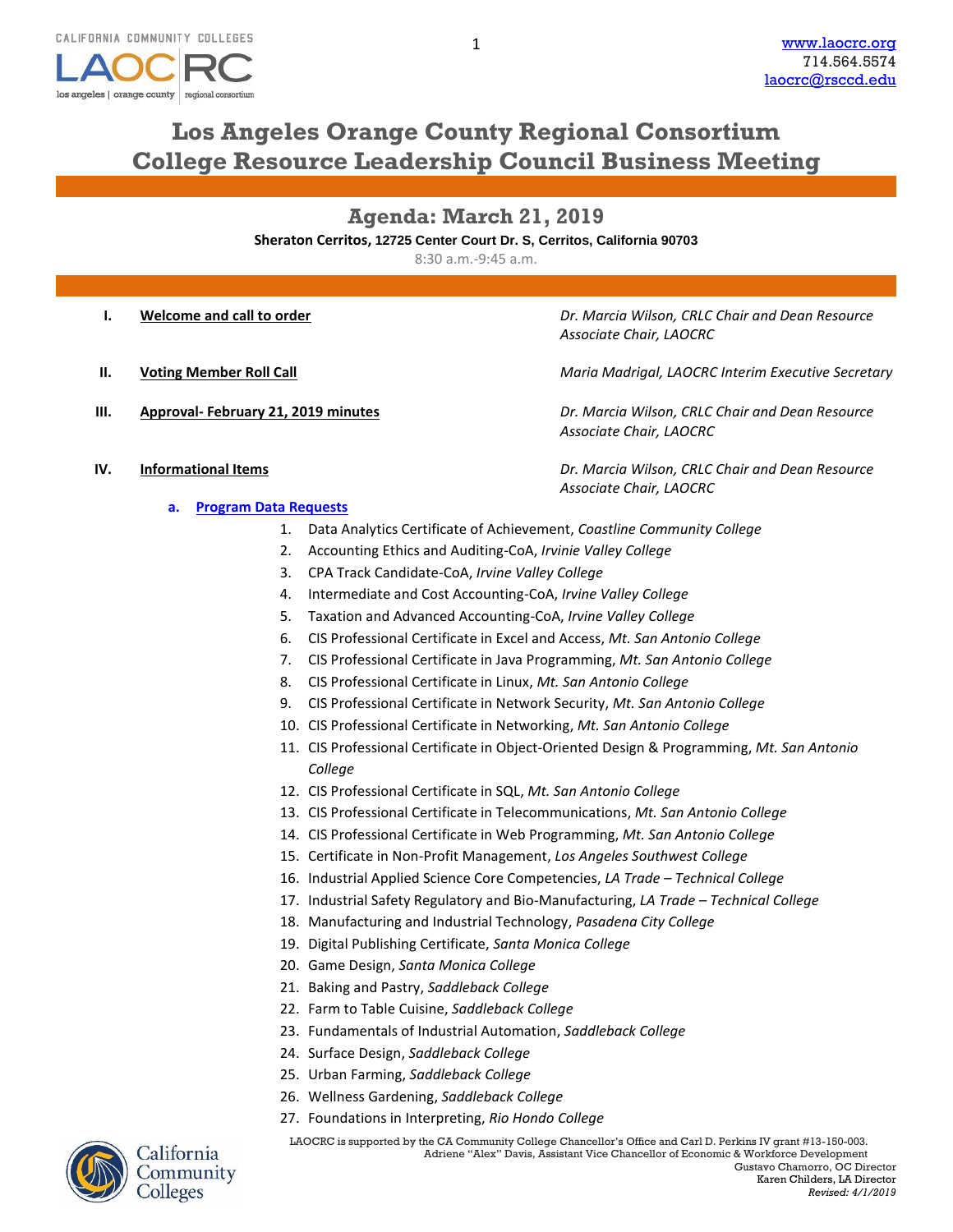

- 28. Industrial and Occupational Safety and Health, *Rio Hondo College*
- 29. Police Academy Module 1, *Rio Hondo College*
- 30. Police Academy, *Rio Hondo College*

### **b. Pre-Approved Programs**

- 1. **[Cloud Computing-CoA,](https://www.regionalcte.org/browse/KwRL3)** *Cerritos College*
- 2. **[Cloud Computing](https://www.regionalcte.org/browse/Komx4)**, *El Camino College*

**V. Action Items** *Dr. Marcia Wilson, CRLC Chair and Dean Resource Associate Chair, LAOCRC*

- **a. [Program Recommendation](https://www.regionalcte.org/browse?region=4&status=4&search=&submit=) ; Motion: \_\_\_\_\_\_\_\_\_\_\_\_\_\_\_\_\_\_\_\_\_\_\_\_\_\_\_Community College; Second:** 
	- **\_\_\_\_\_\_\_\_\_\_\_\_\_\_\_\_\_\_\_\_\_\_\_\_\_\_\_\_\_\_\_\_\_\_\_\_\_\_Community College; APPROVED: Y/N**
	- 1. **[Wildland Resources and Forestry A.S.](https://www.regionalcte.org/browse/4EwbK)**, *Citrus College*
	- 2. **[Senior Exercise Leader, Land and Aquatics Programming](https://www.regionalcte.org/browse/ZdXBZ)**, Los Angeles Trade-Tech College
	- 3. **[Basic Fire Academy](https://www.regionalcte.org/browse/KknY3)**, *Rio Hondo College*
	- 4. **[Esthetics](https://www.regionalcte.org/browse/KVlX4)**, *Saddleback College*
	- 5. **[Urban Farming](https://www.regionalcte.org/browse/KAVDZ)**, *Saddleback College*
	- 6. **[Wellness Gardening](https://www.regionalcte.org/browse/ZYpzK)**, *Saddleback College*
	- 7. **[Hospitality Management](https://www.regionalcte.org/browse/Kk5R4)**, *Saddleback College*

## **VI. Update, Discussion, and/or Action Items**

**a.** Executive Director Update **Dr. Adriene "Alex" Davis, Executive Director, LAOCRC** 

**VII. Updates** *Dr. Marcia Wilson, CRLC Chair and Dean Resource Associate Chair, LAOCRC*

- **a.** Districts
	- **i.** Cerritos
	- **ii.** Citrus
	- **iii.** Coastline
	- **iv.** Compton
	- **v.** Cypress
	- **vi.** East Los Angeles
	- **vii.** El Camino
	- **viii.** Fullerton
	- **ix.** Glendale
	- **x.** Golden West
	- **xi.** Irvine Valley
	- **xii.** Long Beach
	- **xiii.** Los Angeles City
	- **xiv.** Los Angeles Harbor
	- **xv.** Los Angeles Mission
	- **xvi.** Los Angeles Pierce
	- **xvii.** Los Angeles Southwest
	- **xviii.** Los Angeles Trade-Technical
	- **xix.** Los Angeles Valley
	- **xx.** Mt. SAC



Community Colleges

LAOCRC is supported by the CA Community College Chancellor's Office and Carl D. Perkins IV grant #13-150-003.<br>Adriene "Alex" Davis, Assistant Vice Chancellor of Economic & Workforce Development Adriene "Alex" Davis, Assistant Vice Chancellor of Economic & Workforce Development Gustavo Chamorro, OC Director